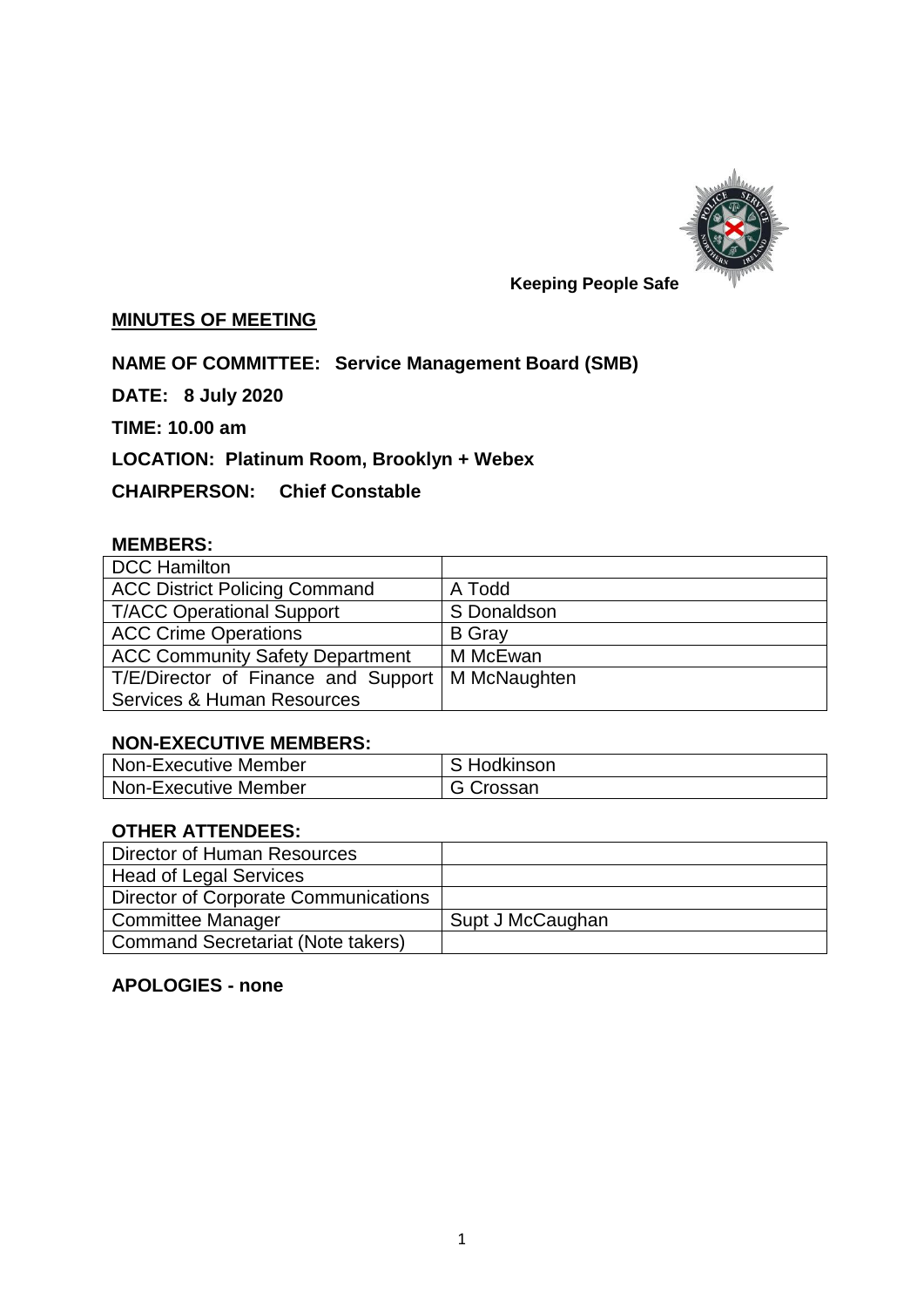# **ACTIONS assigned by the Chair are highlighted in blue text.**

| Item No |                                                                                                                                                                                                                                                                                                                                                                                                |
|---------|------------------------------------------------------------------------------------------------------------------------------------------------------------------------------------------------------------------------------------------------------------------------------------------------------------------------------------------------------------------------------------------------|
| 1.0     | 97/20 Welcome and Apologies                                                                                                                                                                                                                                                                                                                                                                    |
| 2.0     | 98/20 Declaration of Conflict of Interest                                                                                                                                                                                                                                                                                                                                                      |
|         | The Chief Constable stated that as per decision taken at Service<br>Executive Board on 18 January 2017, in line with good corporate<br>governance practice as set out by the NI Audit Office, members and any<br>persons in attendance were to declare any conflict of interest with any<br>items on the agenda, which would be recorded in the minutes.                                       |
|         | No conflicts of interest were raised.                                                                                                                                                                                                                                                                                                                                                          |
| 3.0     | 99/20 Minutes of Previous meetings                                                                                                                                                                                                                                                                                                                                                             |
|         | The minutes from the meeting on 10 June 2020 were approved<br>subject to minor amendments.                                                                                                                                                                                                                                                                                                     |
| 4.0     | 100/20 Actions Arising from previous meetings                                                                                                                                                                                                                                                                                                                                                  |
|         | The outstanding actions were reviewed and updated and the action<br>register was updated accordingly.                                                                                                                                                                                                                                                                                          |
| 5.0     | 101/20 Corporate Risk Register                                                                                                                                                                                                                                                                                                                                                                 |
|         | The Deputy Chief Constable updated members on the status of the<br>Corporate Risk Register.                                                                                                                                                                                                                                                                                                    |
|         | Members were asked to consider de-escalating risks to Departmental<br>Risk Registers where the residual rating was lower than 16 or where the<br>tolerable risk had been achieved.                                                                                                                                                                                                             |
|         | Decision: De-escalating risks to the Departmental risk registers<br>was not approved. Further work should be carried out to provide<br>assurance to members that operational risks were being identified<br>and managed appropriately.                                                                                                                                                         |
|         | Decision: Remove the Corporate Risk Register from the Service<br>Performance Board agenda and consider Corporate Risk as set<br>agenda items at the Strategic Management Board and Audit and<br>Risk Committee. Support Risk Management process by adding a<br>separate monthly meeting between the Deputy Chief Constable,<br><b>Corporate Risk Manager and Head of Corporate Governance.</b> |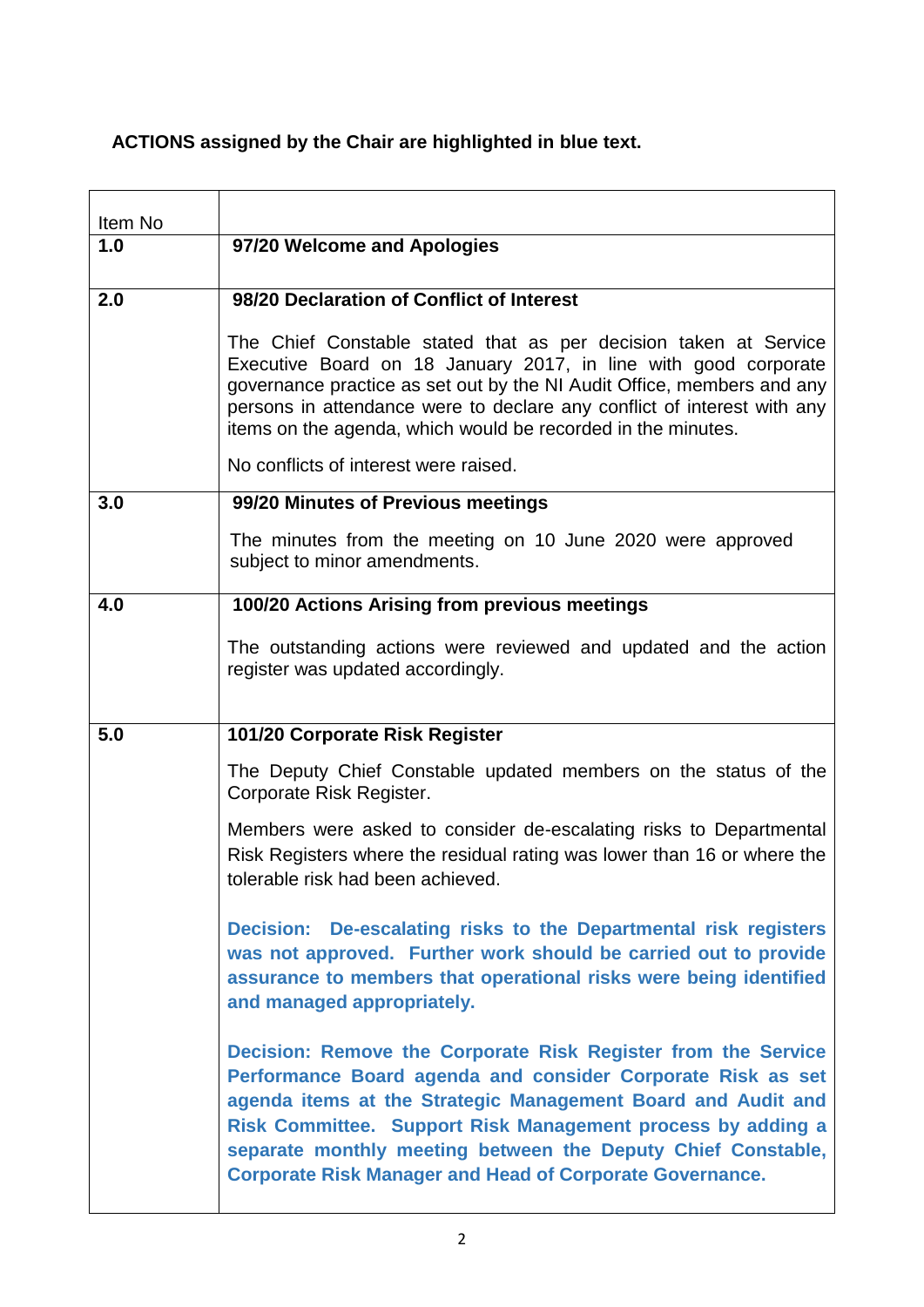|     | Action: Commencing September 2020, add an appendix onto<br>Corporate Risk Register SMB agenda item which will capture what/how<br>'live time' risk were identified/managed at Senior Executive Team<br><b>Morning Meetings - Committee Manager</b><br><b>Action:</b> Work with ARAC chair over the summer period to identify best<br>practice from 'The Orange Book' in how to identify and manage risk<br>appropriately - Deputy Chief Constable<br><b>Action:</b> Give further consideration as to how to reflect operational risks |
|-----|---------------------------------------------------------------------------------------------------------------------------------------------------------------------------------------------------------------------------------------------------------------------------------------------------------------------------------------------------------------------------------------------------------------------------------------------------------------------------------------------------------------------------------------|
|     | in the Corporate Risk Register e.g. Seapark building, crime recording,<br>driver training and update SMB in September 2020 - Deputy Chief<br>Constable.                                                                                                                                                                                                                                                                                                                                                                               |
| 6.0 | 102/20 Governance Board Highlight Reports                                                                                                                                                                                                                                                                                                                                                                                                                                                                                             |
|     | The Deputy Chief Constable introduced the Governance Board highlight<br>reports. Members agreed on the concept of a highlight report but further<br>work should be carried out to finalise content and format.                                                                                                                                                                                                                                                                                                                        |
|     | <b>Decision: Update noted.</b>                                                                                                                                                                                                                                                                                                                                                                                                                                                                                                        |
| 7.0 | 103/20 Human Resources Department Update                                                                                                                                                                                                                                                                                                                                                                                                                                                                                              |
|     | Director of Human Resources informed members that it had not been<br>possible to provide up-to-date data to the Board due to the IT systems<br>download dates.                                                                                                                                                                                                                                                                                                                                                                        |
|     | Members discussed the logistics of data availability/analysis and timely<br>provision of reports to appropriate Boards.                                                                                                                                                                                                                                                                                                                                                                                                               |
|     | <b>Action:</b> Update SMB in August regarding the timeframes for ICS to be<br>able to provide real time data for a Corporate Dashboard, including HR<br>data and consider how all data should be presented to SMB- Deputy<br><b>Chief Constable</b>                                                                                                                                                                                                                                                                                   |
|     | <b>Action:</b> Consider changing the date of SMB to later in the month to<br>allow time for data downloads and analysis - Committee Manager                                                                                                                                                                                                                                                                                                                                                                                           |
| 8.0 | 104/20 Finance Report - taken out of order (after item 4)                                                                                                                                                                                                                                                                                                                                                                                                                                                                             |
|     | T/Director of Finance and Support Services & Human Resources<br>informed members that the draft Resource Plan that was presented to<br>the Northern Ireland Policing Board Resources Committee was<br>approved by the full Board on 2 July 2020. The Board stated that they<br>did not want to see any reduction plans for Neighbourhood Policing and                                                                                                                                                                                 |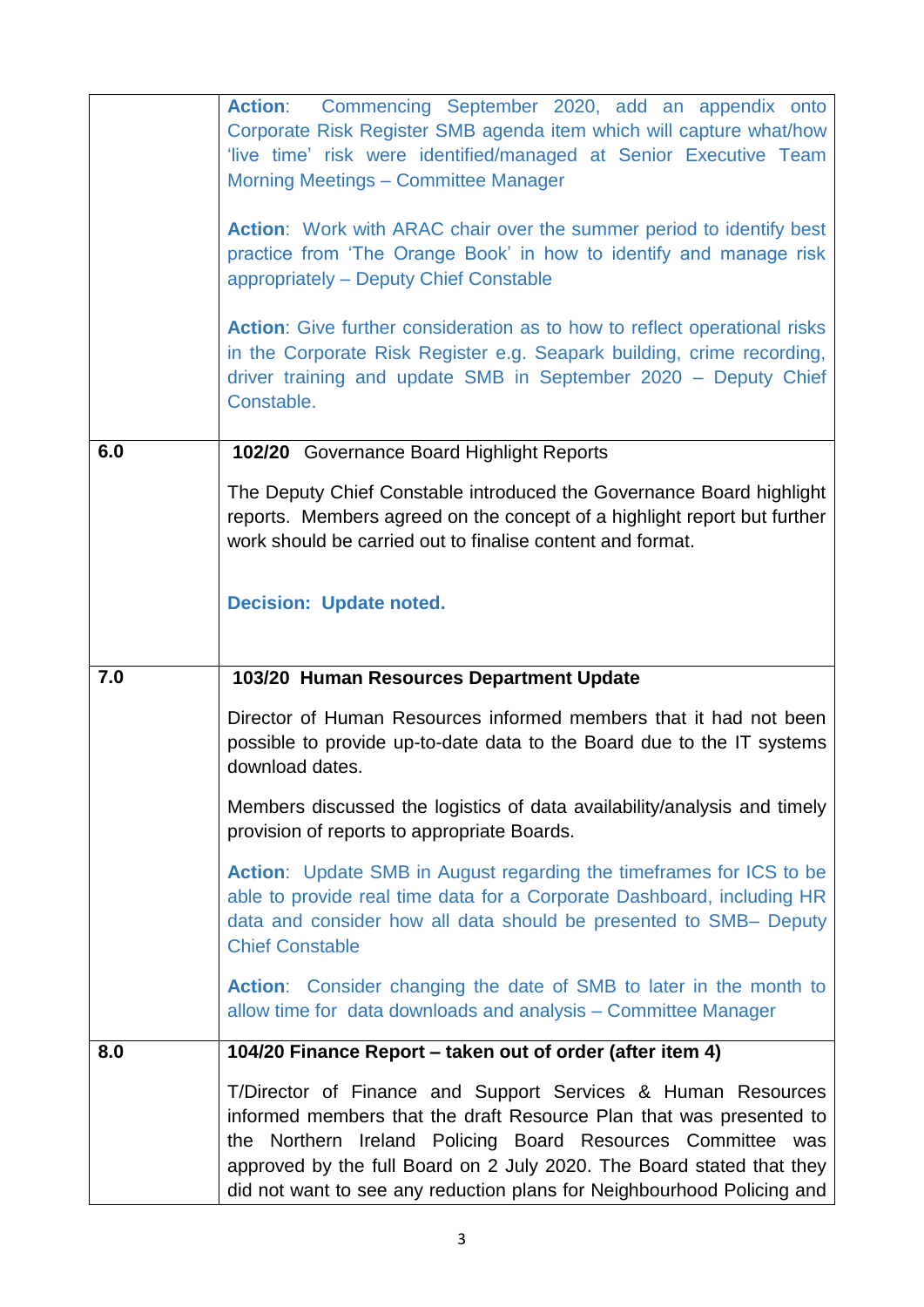|      | Recruitment.                                                                                                                                                                                                                                                                                                                                 |
|------|----------------------------------------------------------------------------------------------------------------------------------------------------------------------------------------------------------------------------------------------------------------------------------------------------------------------------------------------|
|      | Members were updated on the outcome of the June monitoring and the<br>implications this would have on the full year projection for Resource and<br>Capital. Members also discussed the probability of a 3-year budget<br>settlement and the overtime budget profile.                                                                         |
|      | <b>Decision: Update noted.</b>                                                                                                                                                                                                                                                                                                               |
|      | Members availed of a break from 10.55am - 11.05am                                                                                                                                                                                                                                                                                            |
| 9.0  | 105/20 - Annual Procurement Report                                                                                                                                                                                                                                                                                                           |
|      | Item removed from the agenda and re-directed to Service Investment<br>Board meeting on 5 August 2020.                                                                                                                                                                                                                                        |
| 10.0 | 106/20 - Digital Strategy                                                                                                                                                                                                                                                                                                                    |
|      | Item removed from the agenda and re-directed to Transformation Board<br>meeting on 29 July 2020.                                                                                                                                                                                                                                             |
|      | The Chief Constable reiterated the importance of a corporate style for all<br>The Director of Corporate Communications updated<br>documents.<br>members that a standardised format and font for all documents was<br>being considered as part of the Corporate style guide which would form<br>an agenda item at SMB in September.           |
| 11.0 | 107/20 - Internal Audit Annual Report and Opinion                                                                                                                                                                                                                                                                                            |
|      | The Deputy Chief Constable provided members with a high-level<br>summary of the findings from the Internal Audit Annual report and<br>Opinion 2019-2020 report.                                                                                                                                                                              |
|      | Members were informed that the overall opinion on PSNI's governance,<br>risk management and internal control system was based on internal<br>audit activity carried out during 2019/20 and cumulative assurances<br>were derived from internal audit activity during the previous two years.<br>The overall opinion rating was satisfactory. |
|      | <b>Decision: Report noted and accepted.</b>                                                                                                                                                                                                                                                                                                  |
| 12.0 | 108/20 - Crime Prevention Strategy                                                                                                                                                                                                                                                                                                           |
|      | ACC District Policing Command presented the new Crime Prevention<br>Strategy that was commissioned by the Chief Constable and had<br>previously been discussed at Service Transformation Board and SMB.                                                                                                                                      |
|      | Decision: Crime Prevention Strategy approved. The owner of the<br><b>Crime Prevention Strategy would move to ACC Community Safety</b><br>Strategy. The route through governance on progress towards                                                                                                                                          |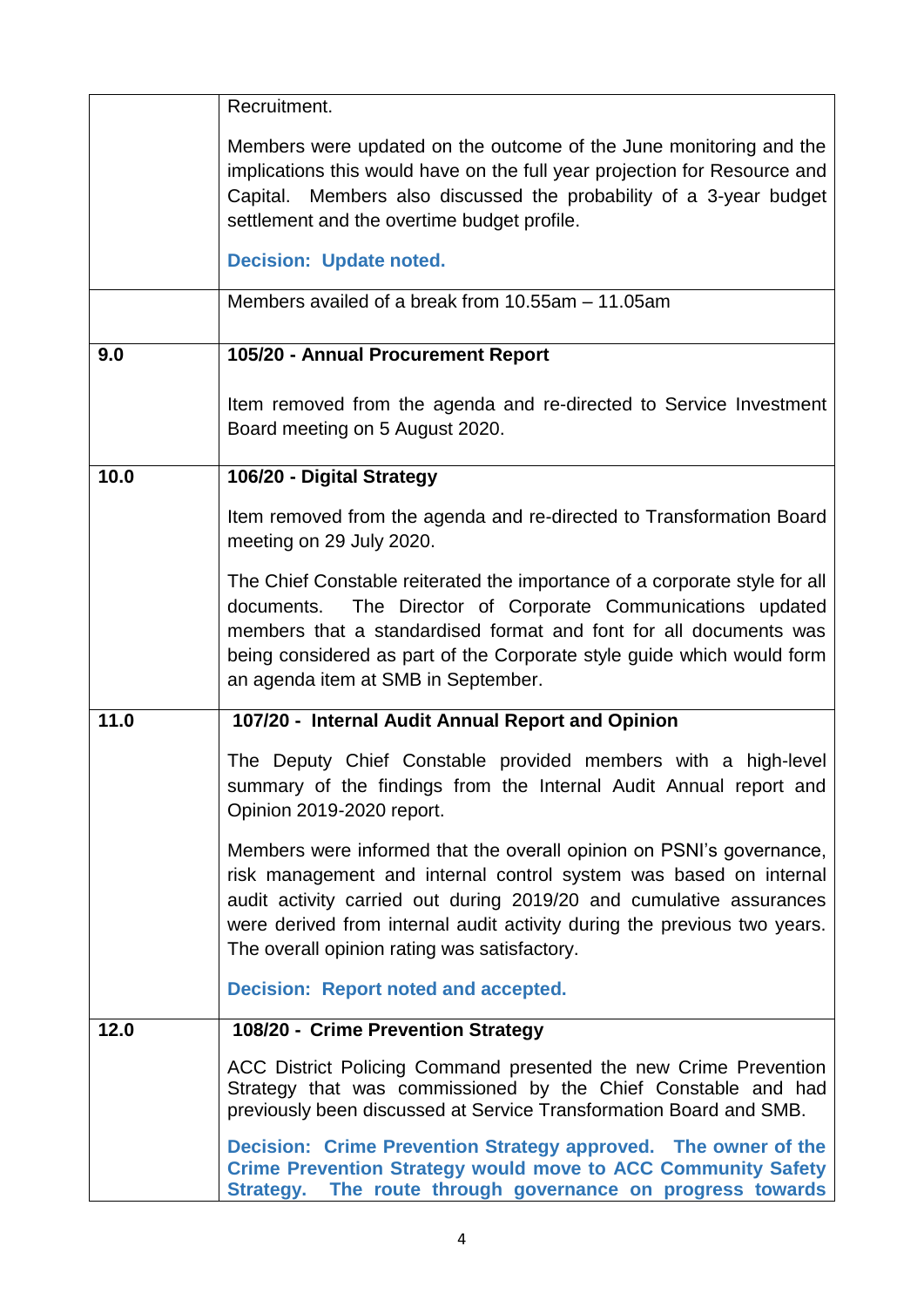|      | delivery confirmed as Service Performance Board through to SMB.                                                                                                                                                                                              |
|------|--------------------------------------------------------------------------------------------------------------------------------------------------------------------------------------------------------------------------------------------------------------|
|      | <b>Action:</b> Work with the Director of Corporate Communications to Plan a<br>launch of Community Safety Strategy for September - ACC Community<br><b>Safety</b>                                                                                            |
|      | <b>Action:</b> Send a copy of the Crime Prevention strategy with an enclosed<br>letter to NIPB - Committee Manager.                                                                                                                                          |
| 13.0 | 109/20 - Covid 19 Recovery Plan Update                                                                                                                                                                                                                       |
|      | ACC District Policing Command (Covid Gold Commander) provided<br>members with an overview of the proposed guidance to enable staff to<br>work safely during Covid 19. The plan was structured on people,<br>places, practices and processes and performance. |
|      | Decision/Action: Move the proposals from the guidance provided<br>into a full Covid 19 recovery plan - ACC DPC                                                                                                                                               |
|      | Action: Provide home working data analysis to relevant Governance<br>Board and update SMB on findings in September 2020 - ACC DPC                                                                                                                            |
|      | Action: Ensure Covid 19 guidance covers the need for all Departments<br>to have an up-to-date risk assessments which includes Covid 19 - ACC<br><b>DPC</b>                                                                                                   |
|      | Action: Add Covid 19 as a standing agenda item into People and<br>Culture Board with a summary highlight report coming to SMB - ACC<br><b>DPC</b>                                                                                                            |
| 14.0 | 110/20 - Part Time Reserve Guidance                                                                                                                                                                                                                          |
|      | ACC District Policing Command provided an overview of the proposed<br>changes to the policy and guidance for Part Time Reserve (PTR).                                                                                                                        |
|      | The key changes were:                                                                                                                                                                                                                                        |
|      | In addition to current Criteria of Events/Parade, Night Time<br>Economy and Surge activity an additional criteria would be<br>added 'In support of Neighbourhood Policing Teams to tackle                                                                    |
|      | local policing priorities'                                                                                                                                                                                                                                   |
|      | Clear defined role expected of a PTR developed from National<br>Occupational Standards that would create a clear delineation<br>between what was expected of a PTR compared to a Regular<br>Constable.                                                       |
|      | Line Management would change to Neighbourhood Sergeant<br>from Local Policing Team Sergeants - This is to improve<br>communication between PTRs and line management                                                                                          |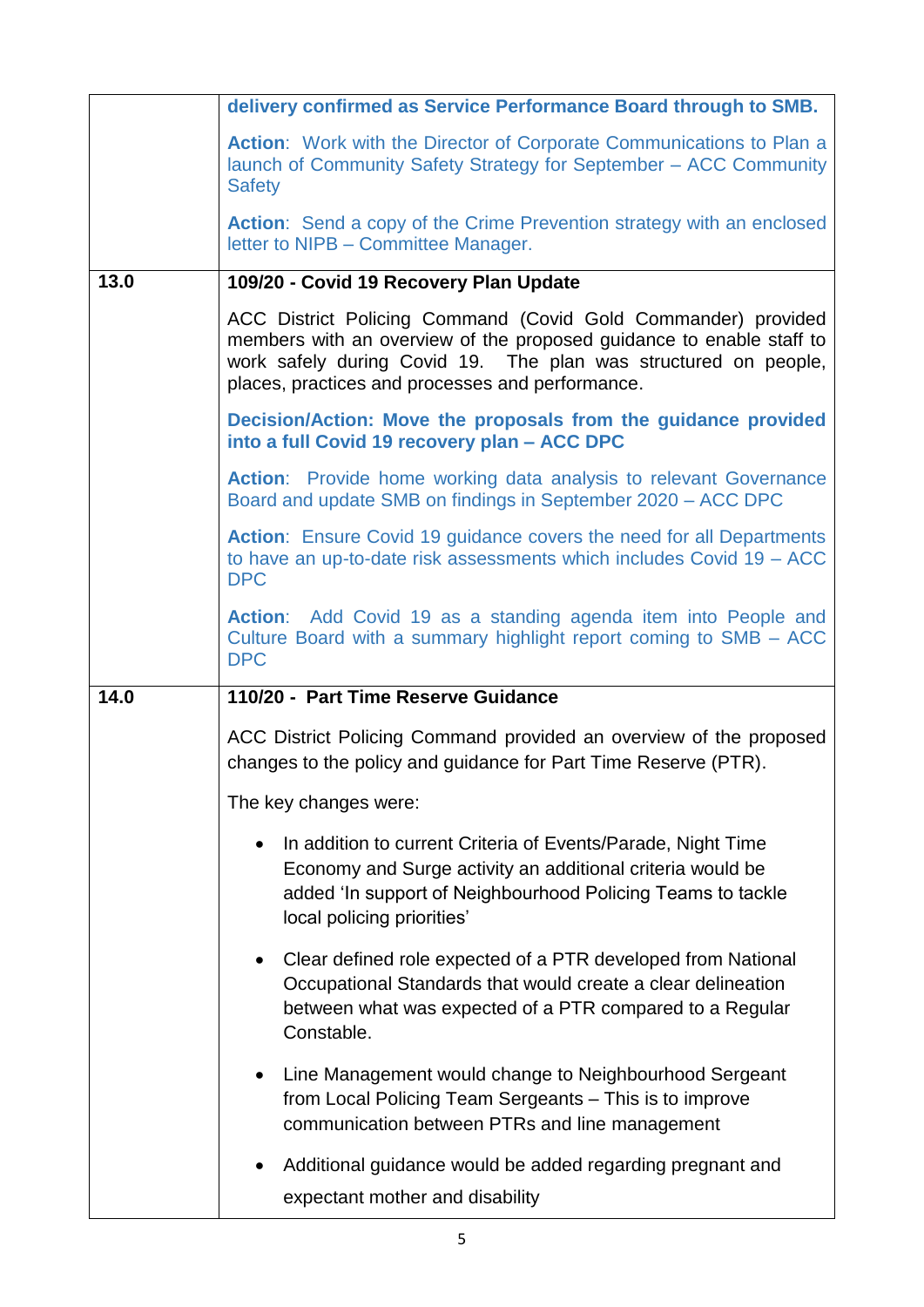|      | Tasking and resourcing requirement would be managed by<br>Operational Planning through bids to ensure deployments were<br>prioritised on operational need. |
|------|------------------------------------------------------------------------------------------------------------------------------------------------------------|
|      | Director of Human Resources updated members that the current<br>Deloitte contract could facilitate PTR recruitment.                                        |
|      | Decision: Part Time Reserve paper agreed. PTR recruitment to be<br>considered as part of the Neighbourhood Review.                                         |
|      | NEM - S Hodkinson left the meeting at 11.45am                                                                                                              |
| 15.0 | 111/20 - Annual Leave                                                                                                                                      |
|      | T/E/Director of FSS & HR informed members that the purpose of this                                                                                         |
|      | paper was to consider the impact of the Covid-19 pandemic on the                                                                                           |
|      | ability of Police Officers and Police Staff to avail of their annual leave                                                                                 |
|      | and to seek a decision as how best to take this matter forward bearing in                                                                                  |
|      | mind the regulatory and legislative considerations.                                                                                                        |
|      |                                                                                                                                                            |
|      | Members discussed:                                                                                                                                         |
|      | <b>Recommendation 1:</b>                                                                                                                                   |
|      | Police Officers and Police Staff should agree annual leave plans                                                                                           |
|      | with their line managers in order to mitigate the impact of carrying                                                                                       |
|      | forward unused annual leave from the 2020/21 leave year.                                                                                                   |
|      | <b>Recommendation 2:</b>                                                                                                                                   |
|      | In cases where it has been demonstrated that it was not                                                                                                    |
|      | reasonably practicable to take some or all of the leave, specified                                                                                         |
|      | under Regulation 15 during the 2020/21 leave year due to the                                                                                               |
|      | impact of the coronavirus, the untaken leave can be carried                                                                                                |
|      | forward and taken in the following two leave years.                                                                                                        |
|      | <b>Recommendation 3:</b>                                                                                                                                   |
|      | Consideration should be given to encouraging individuals leaving                                                                                           |
|      | the organisation during the two-year period stipulated by the                                                                                              |
|      | legislation to use their untaken annual leave prior to leaving and                                                                                         |
|      | to seek Head of Branch/Department approval where annual leave                                                                                              |
|      | cannot be availed of and excess payment is sought beyond the                                                                                               |
|      |                                                                                                                                                            |